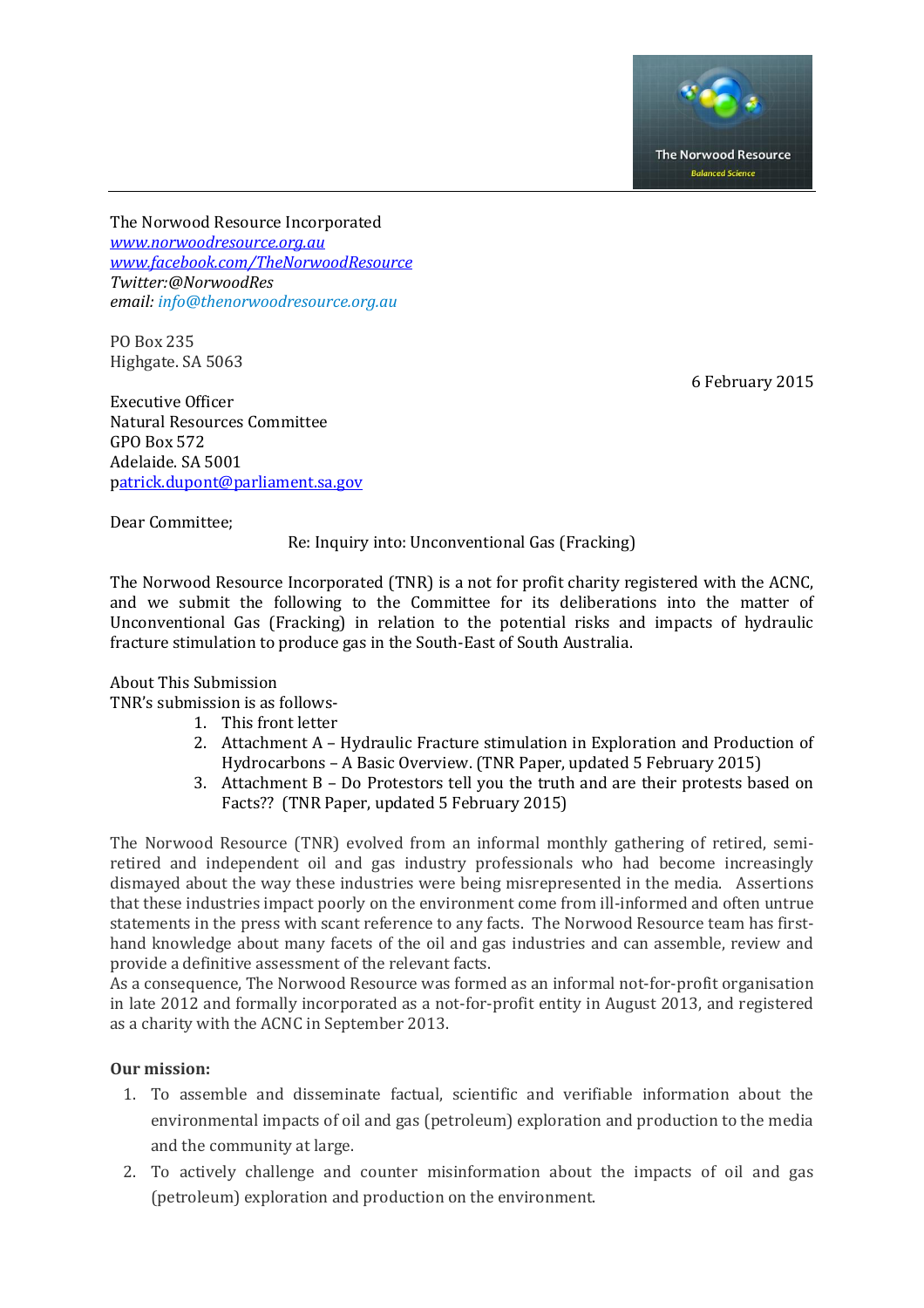

- 3. To inform key media personnel about the environmental regulations under which the energy industries operate and the care with which they research and maintain best environmental practices.
- 4. To establish and maintain a centre of expertise about the oil and gas (petroleum) exploration and production industries and best practice environmental protection knowledge and outcomes.

# Web: <http://thenorwoodresource.org.au/>

The Norwood Resource (TNR) has over the last 18 months or so devoted much of its energies to countering misinformation about the impacts of the oil & gas industry on the environment. On our website (referenced above) there are numerous papers in relation to various 'issues' relating to oil & gas exploration and production (E&P).

We have noted during this time that there are numerous so called environmental non government organisations (ENGO's) which seem to pursue their agenda's through the manufacture, proliferation and dissemination into the mainstream media and social media of misinformation, myths, half truths, pseudo science, scary stories, manufactured circumstances and incidents as well as lies.

The results are a heightened concern among the activists which permates to the general public, which leads to eNGO's and their followers to question; Is every step of a process safe? Is it regulated properly? Can we trust the Regulator? We can't trust the company! Nor the process! We can't trust the Government! and so we can't trust the Regulator! **It's a conspiracy!** So we don't trust anyone! Whatever it is, we better not do it – ever! Which of course is just a ridiculous outcome if the facts and evidence are not considered.

The real issue here is the fallacious arguments and proposed positions (ban all fossil fuel (oil & gas and coal) put by the eNGO's !

#### **TNR requests that The Committee rely upon the facts and the science and allow common sense to prevail in its deliberations**.

Many enquiries into various aspects of hydraulic fracture stimulation (fracking) have been undertaken around the world in various jurisdictions, with many volumes of submissions and evidence. The net outcome has been that the practice of hydraulic fracture stimulation is essentially approved for operations since the risks involved are relatively small compared to other associated process of drilling and production from hydrocarbon wells.

Fracking of wells in South Australia is nothing new!, Just as fracking is not a 'new' process. Over the last 65 years (since 1949) over 2 million wells have been fracked. Most has occurred in North America. Given this has occurred for over 65 year in the most litigious country on the planet, there has not been floods of lawsuits over this period, in facts none that have been reported, and given the anti fracking positions from some so called environmental non Government organisations (eNGO's) in North America and here in Australia and the South-East of the State any evidence of such cases would be at the top of their claims as justification for shutting down fracking all together.

In relation to drilling operations for wells, it should be noted by the Committee that in the South-East there have been around 120 oil & gas wells drilled, and there has been gas production in the South-East for the last 20 years (at Katnook) or so. All of these activities have occurred over this time without any protests or controversy of note. So what's the difference now? fracking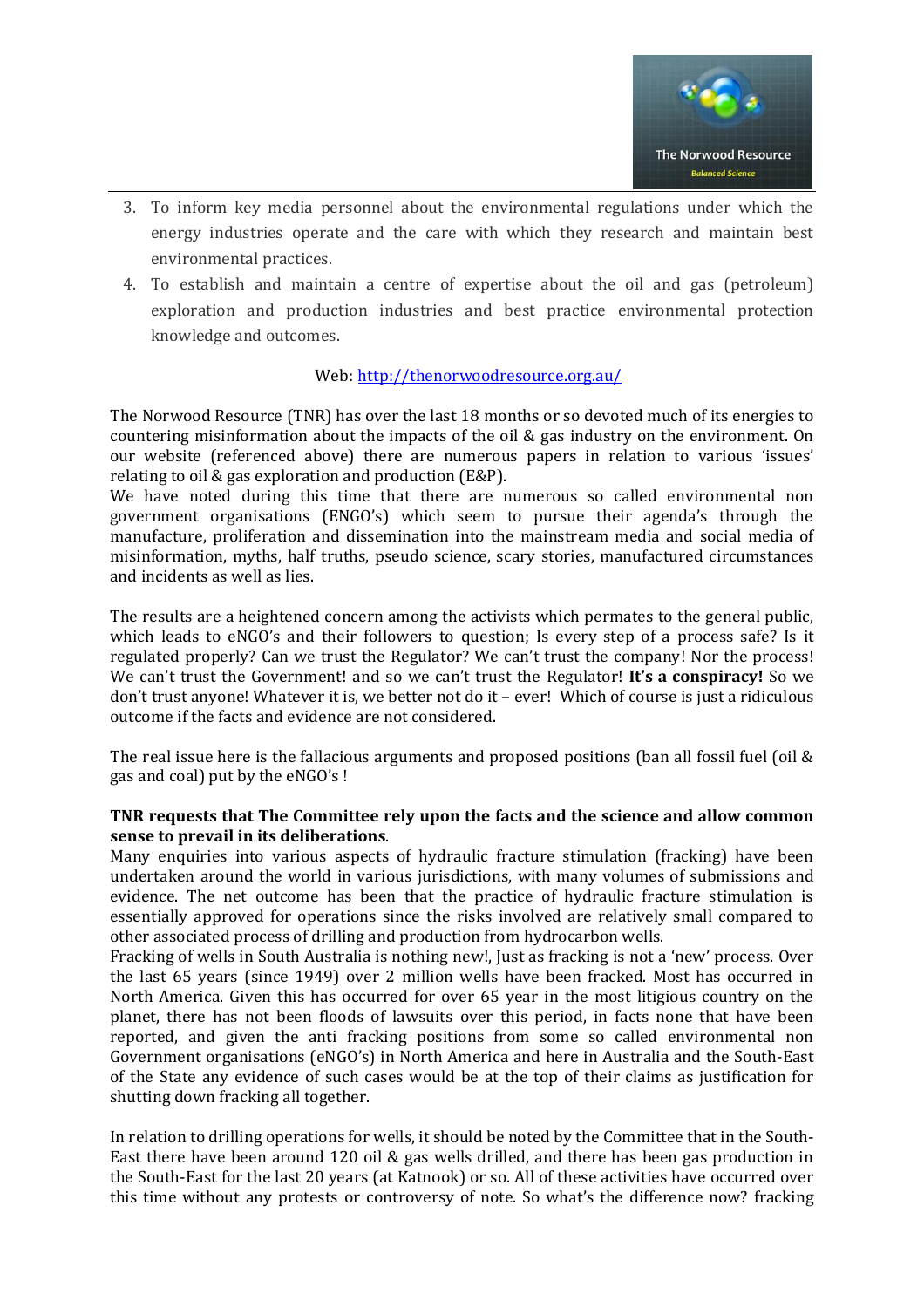

which has been proven safe around the world for the last 60 or so years and used in 700 wells in South Australia over the last 40 years without any environmental incidents.

The eNGO's claims and hysterical use of social media to ban and shut down oil & gas production all together, along with fracking is just total rubbish, without any factual foundation to support their claims, unfortunately the South-East has become part of a global movement of eNGO's which want ALL fossil fuels banned !

Many of the eNGO's are totally anti fossil fuels (oil & gas and coal). A new society and economy without fossil fuels is just not practical now or into the foreseeable future, as there are no viable alternatives currently in existence, nor sanctioned projects to replace what we have to fuel our economy today. Indeed would be negligent, irresponsible and criminal to cease using fossil fuels immediately as some of the eNGO's clamour for, as it would immediately condemn to death large portions of our community, since there would be no petrol or diesel for transport (therefore no food for cities), no plastic for computers, mobile phones etc. Many of the aims of these eNGO's which are so vocal are just irresponsible and nonsensical and have no practical application, and yet they manage to collect likeminded minions to follow their 'impossible dreams'.

#### **Hydraulic Fracture Stimulation (Fracking)**

We are sure The Committee will receive many submissions, and some will detail the actual process of fracking, so we shall not go into detail of the process, except to give an overview.

A more detailed view is contained in our Attachment A – and the following is a short summary from that paper:

*So, what is hydraulic fracture stimulation and why is it done?* 

Hydraulic fracture stimulation of hydrocarbon reservoir rocks that have a structure and fabric rendering them relatively impermeable to the movement of gas and liquids is undertaken to increase their permeability. The target reservoirs which are particular geological formations, usually at significant depths (typically greater than 1km.) below the landsurface, and under great pressures, are fractured and cracked in such a way that the hydrocarbons (gas and liquids) can migrate from formerly isolated pores to the wellbore and then flow through the well (borehole) to the surface. If there are sufficient hydrocarbons in the reservoir formation, there may be commercial quantities of gas and/or oil recovered on the landsurface at the well-head.

Basically, hydraulic fracture stimulation is the process of generating permeability in the target formation by pumping (injecting), under pressure, water with a proppant (usually sand), which props open the fractures and cracks once they have been generated, and small quantities of chemicals (about 0.5% of the injected fluid) that facilitate the formation of fractures and cracks.

It should be noted that the fractures caused by the fracking process typically extend from 10 meters to 100 meters from the well bore. To put this into perspective for the recent (2014) drilling done by Beach Energy in the South-East, the two wells drilled were approximately 4km (4,000 meters) deep. The fractures, **if these wells were fracked** would only be 100 meters extension from the well bore, and if these fractures propagated upwards toward the ground level would only reach 100 meters. So the fractures would still be 3.9 km (3,900 meters) below ground level.

#### **Ground Water Contamination**

As you are no doubt aware fracking has been undertaken in South Australia in the Cooper Basin for around 40 years, with upward of 700 wells being fracked, being oil & gas wells and geothermal wells. In the Cooper Basin the drilling for the wells has been through the Great Artesian Basin. During this time (40 years of fracking events) there has not been any instance of groundwater contamination. This aspect alone should allay concerns about the risk of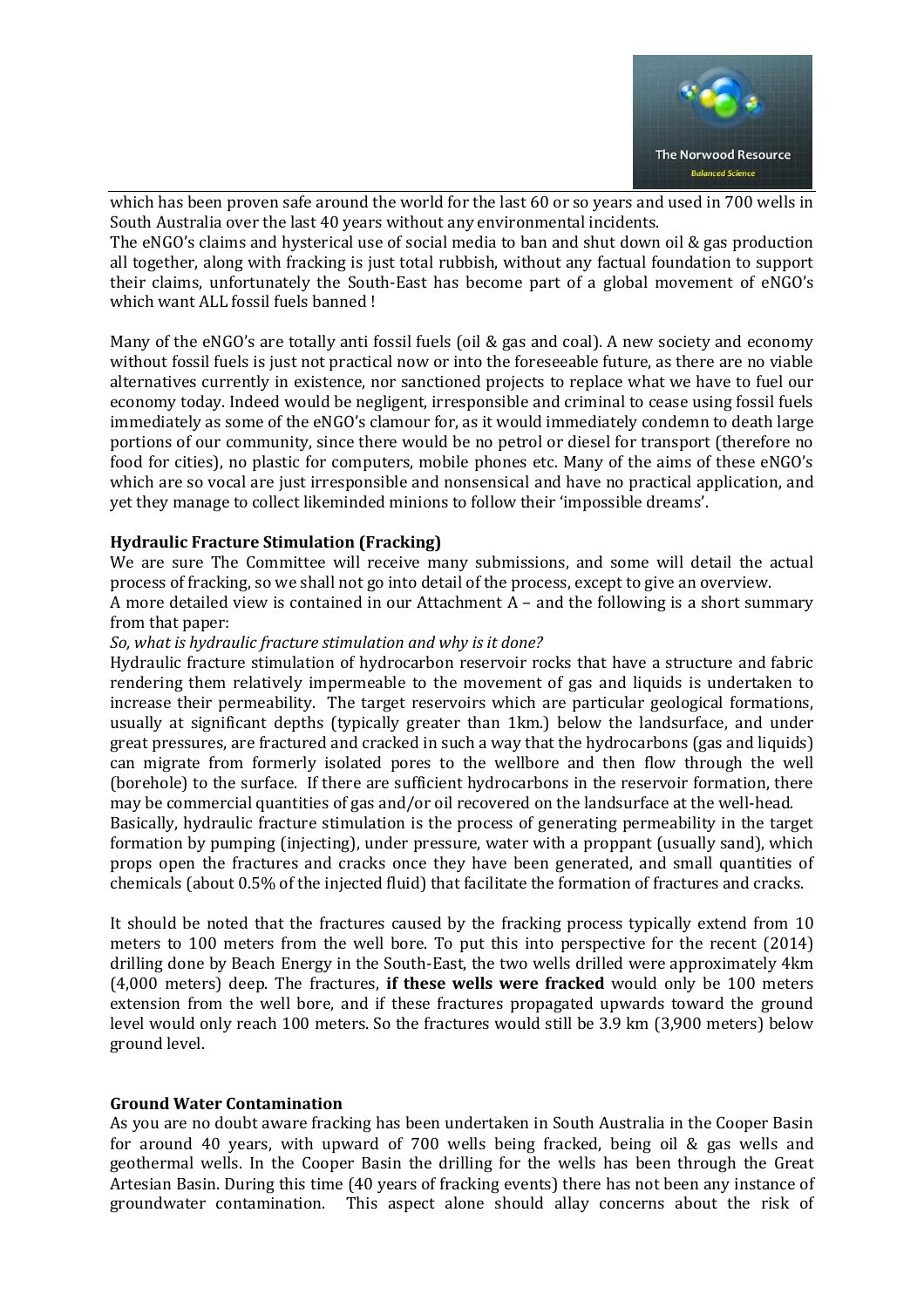

groundwater contamination from fracking (as well as from the drilling of unconventional and conventional wells).

**Furthermore, within the same vicinity in the Cooper Basin a number of cattle stations run their cattle in and around the oil & gas operations, and they have won and still retain accreditation for organically produced beef.**

**This, alone should dismiss any fears about groundwater contamination from fracking operations in the South-East of South Australia.**

The oversight for the drilling and fracking of these well has rested with the SA State Regulator which has built up a fine track record and knowledge base in regard to oil and gas operations, particularly fracking. **This is the same Regulatory group which oversees the compliance to licences and regulations of all oil & gas drilling and any fracking activities which may occur in the South-East of the State. The same Regulatory team which has overseen the drilling of 120 wells in the South-East over the last 30 years – without any impact upon groundwater.**

**As a consequence the confidence level of fracking being undertaken in the South-East of the State will be as safe and subject to the same high levels of compliance with regulations is extremely high.**

The following is an extract from the Attachment B, and can be referenced with the included web addresses.

There is no doubt water that is uncontaminated is essential to all communities, but what are the facts here?

In rural communities where water is also used for agriculture and farming there are existing contaminants within the water systems, from salinity to pesticides.

In the South Eastern portion of South Australia, where Beach Energy undertook the drilling of two deep wells (more than 3.5 km deep) there are two primary aquifers, an upper uncontained aquifer in some areas close to the surface, and a deeper (50m to 300m deep) which is contained (ie it has an impermeable layer above it). The (uncontained) aquifer closer to surface is the one normally used by communities.

However, there is already contamination of this aquifer predominantly from agriculture and farming . The contaminants are:

- Salinity
- Nitrates (fertilizers etc)
- Pesticides (spraying for pests etc)
- Associated risks from existing and continuing agriculture activities
- Dairying
- Septic waste.

See http://bit.ly/1HS5WU6 While the EPA is monitoring and has brought in more stringent regulations than existed in the past, there is a continuing evidence of diffuse occurrences of the contaminants listed above plus others. Further, any oil & gas drilling operations are subject to these (and more) stringent regulations for water use and disposal.

What is the impact of oil & gas exploration in the SE of South Australia in comparison? The petroleum exploration wells that were drilled in the Penola area by Beach Energy, and the proposed well by Metgasco, were to drill through the respective aquifers. The respective aquifers are isolated from the well bore (production casing) by two to three sets of impermeable steel (each approx 8 to 12 mm thick) as well as bonded concrete.

The risk that there is any leakage from the well bore to the aquifers is low to negligible. The CSIRO, in its fact sheet has this same view. See http://bit.ly/1CVzRWO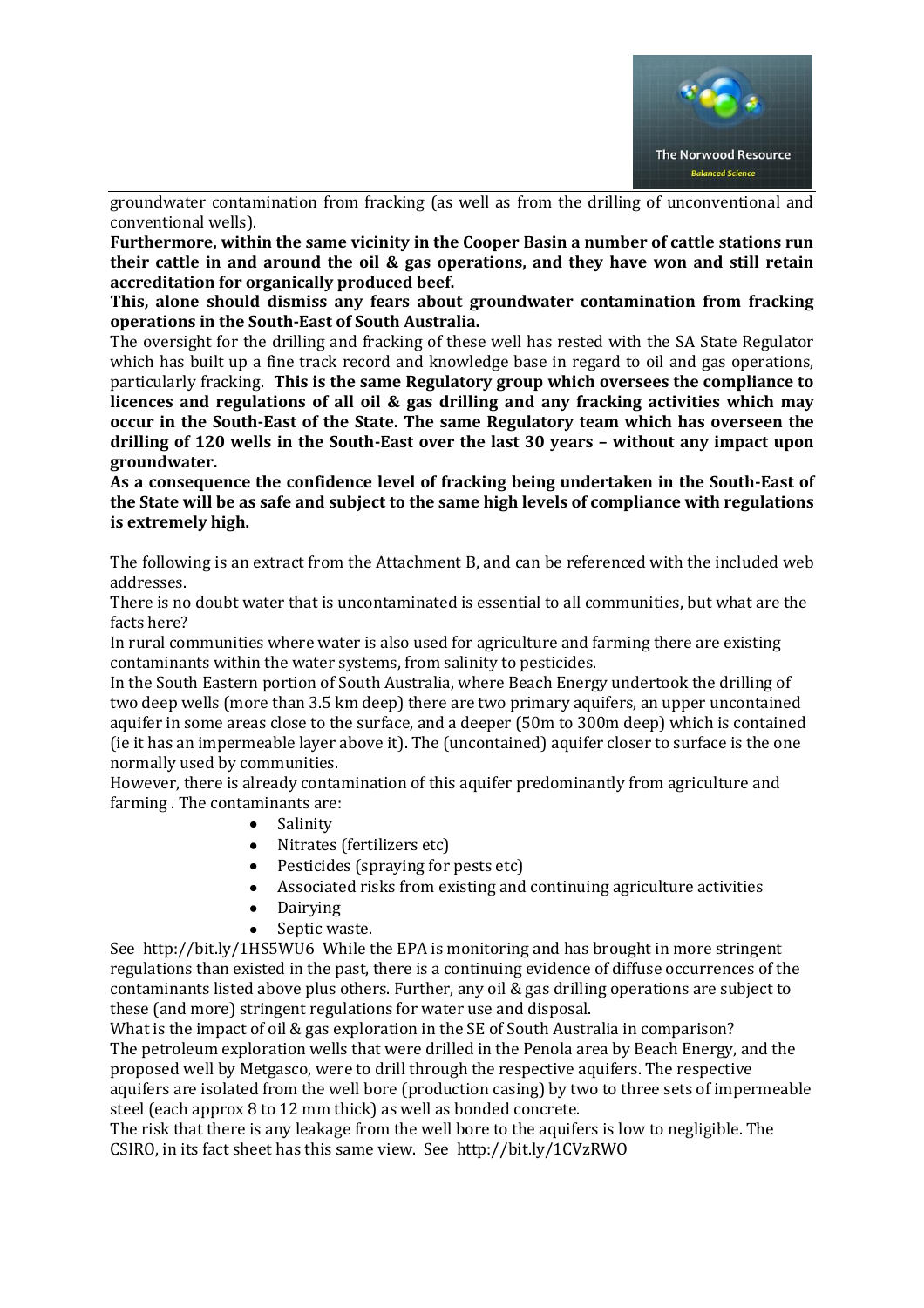

With the current Regulatory oversight by the Regulatory team in the Department of State development, as well as the other Government regulatory groups, such as the EPA, this really is a non-issue.

# **The Impacts on Landscape**

Impacts upon landscape can be a subjective criteria, however, if one considers and then compares the commencement of drilling operations for a conventional well (without fracking) to a well with fracking, essentially the difference is additional trucks and heavy machinery and noise (equivalent to a construction site) for a short period of time, being 2 to 4 weeks, perhaps longer, but in terms of weeks, not months on end nor for years.

This Inquiry is about fracking of wells, not for conventional (non fracked wells), and so the difference is the fracking procedure, and so the impact upon the landscape is nil to slight additional pipework at the well site on an ongoing basis.

So, in essence, there is no discernable difference to the landscape once the fracking procedure has been completed compare to conventional well, of which 120 have already been drilled in the South-East of South Australia.

In relation to competition with agriculture, being mindful of the experience in the North of the State in the Cooper Basin where fracking has been going on for 40 years or so which has harmoniously co-existed with the production of organically certified beef, TNR is of the view there is ample scope for these industries to harmoniously co exist in the South-East as well.

Further, Mining in Australia covers approximately 0.02% (1400 sq. km) of the land surface, whereas agriculture (excluding pastoral leases) covers 4.6% (45,000 sq km) in South Austrlia alone see http://bit.ly/1CVzuLY On a comparison basis, mining is hardly in deep and divided competition for land, nor is it pushing farmers off their land in the South-East.

The impact of fracking upon the landscape compared to the other 120 hydrocarbon wells already drilled in the South-East is really a non-issue.

# **The Effectiveness of Existing Legislation and Regulation**

In regard to the existing Legislation, the South Australian Petroleum and Geothermal Energy Act 2000 (PGEA), administed by the currently highly experienced and industry regarded Regulator is very effective, and South Australians are benefitting from this through the strict regulatory regime, with a very innovative team at the Department of State Development.

The fact that oil & gas exploration and production has been ongoing throughout the last 40 to 50 years, in the Cooper Basin as well as the South-East of the State has enabled successive State Governments to enact Legislation as issues arose and circumstances changed. This iterative process has allowed South Australia to have very robust Legislation currently which has also enabled the regulatory function to grow in experience and knowledge over this time.

As a result, in South Australia in particular the oil & gas participants have a high level of confidence in the State's Regulator, as does the Government, and so should local communities and the general public. Perhaps further information about the depth of experience and knowledge of the Regulatory team could be disseminated to communities that maybe impacted by exploration activities very early on in an exploration programme. The Regulatory team some years ago did commence a series of 'Roundtable discussions with interest groups and community representatives, perhaps simple fact sheets and the like, for community distribution may also assist in providing information to residents of communities which may have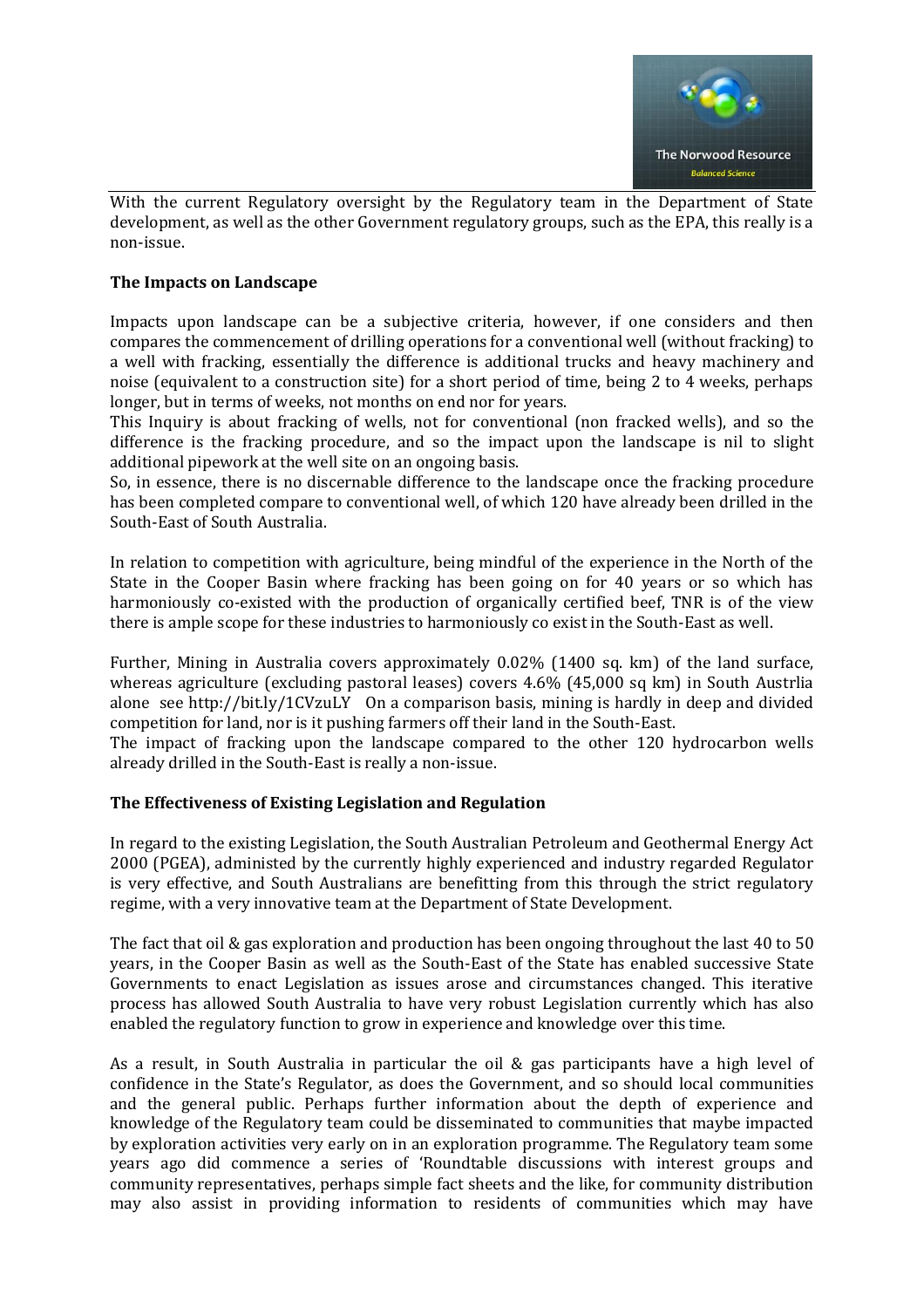

exploration activities in their local vicinity. Communities should have have the highest level of regard for their Regulator, as the Regulator is their 'policeman' to ensure that oil & gas activities are undertaken safely and in accordance with the States strict regulatory code the South Australian Petroleum and Geothermal Energy Act 2000 (PGEA).

There currently is a rigorous process for the Licencing and Approvals for exploration, retention and production activities in South Australia. These are broken down into stages, and each stage must be met before the Regulator approves such things as Licencing, Environmental Assesment and Approval of Environmental Objectives, and the stage 3 being Activity Notification and Approval. All stages need to be completed to compliance before activities can commence. There are timeframes within each stage to ensure a steady progress of the process.

As mentioned, the Regulator has also initiated and convenes 'roundtables', which are attended by industry, Government, peak bodies for protecting the environment, environmentalists, research institutions, aboriginal representatives and others. This has evolved into at least 7 working groups with the aim for open and frank discussion and to communicate with regional groups and representatives.

The Committee should be pleased that the requirements for good oil & gas field practice in the South-East are already well in place with a robust PGEA and a very experienced Regulatory team. Again, this really is a non-issue.

# **The Potential Net Economic Outcomes to the Region and the rest of The State**

The potential net economic benefit of a successful commercial discovery will depend upon a multiple of aspects, not the least of which is the size of the discovery, and the location.

In regard to the commerciality of a discovery, a discovery generally will be ajudged commercial by the Operator and its joint venture partners based upon a number of factors. To date discoveries in the South-East have been relatively small, and if this pattern was to persist, then the economic benefits, will also be relatively small, although for a local economy, a small commercial discovery may be big in terms of local involvement, and economic benefit to it.

The benefits flow to the local community in terms of 'new money' flowing into the regional community, through the expenditure of goods and services, eg food for additional people employed on drilling and fracking operations, as well as services in terms of accommodation etc. So local economies benefit, even from the exploration activities, as has been witnessed in many communities when exploration comes to the local vicinity.

In the event of a commercial discovery, and a production programme is initiated, there is construction work that generally will flow to locals, as well as goods and service supply, and this will continue on an ongoing basis. If the discovery is gas, then the local gas users are also likely to benefit through a lower cost of gas, since there are very small or nil pipeline transport costs, this can equate to \$1.00 per gigajoule reduction in their gas costs.

In the event of a very medium size gas discovery, the whole community benefits, as there may be substantial construction and investment of a gas plant, pipelines and perhaps compressor stations.

An additional upside of course is the chance to upskill for the local workers to participate in the industry, the added benefit is that this may also enable families stay together, as a lot of opportunities for careers may be available.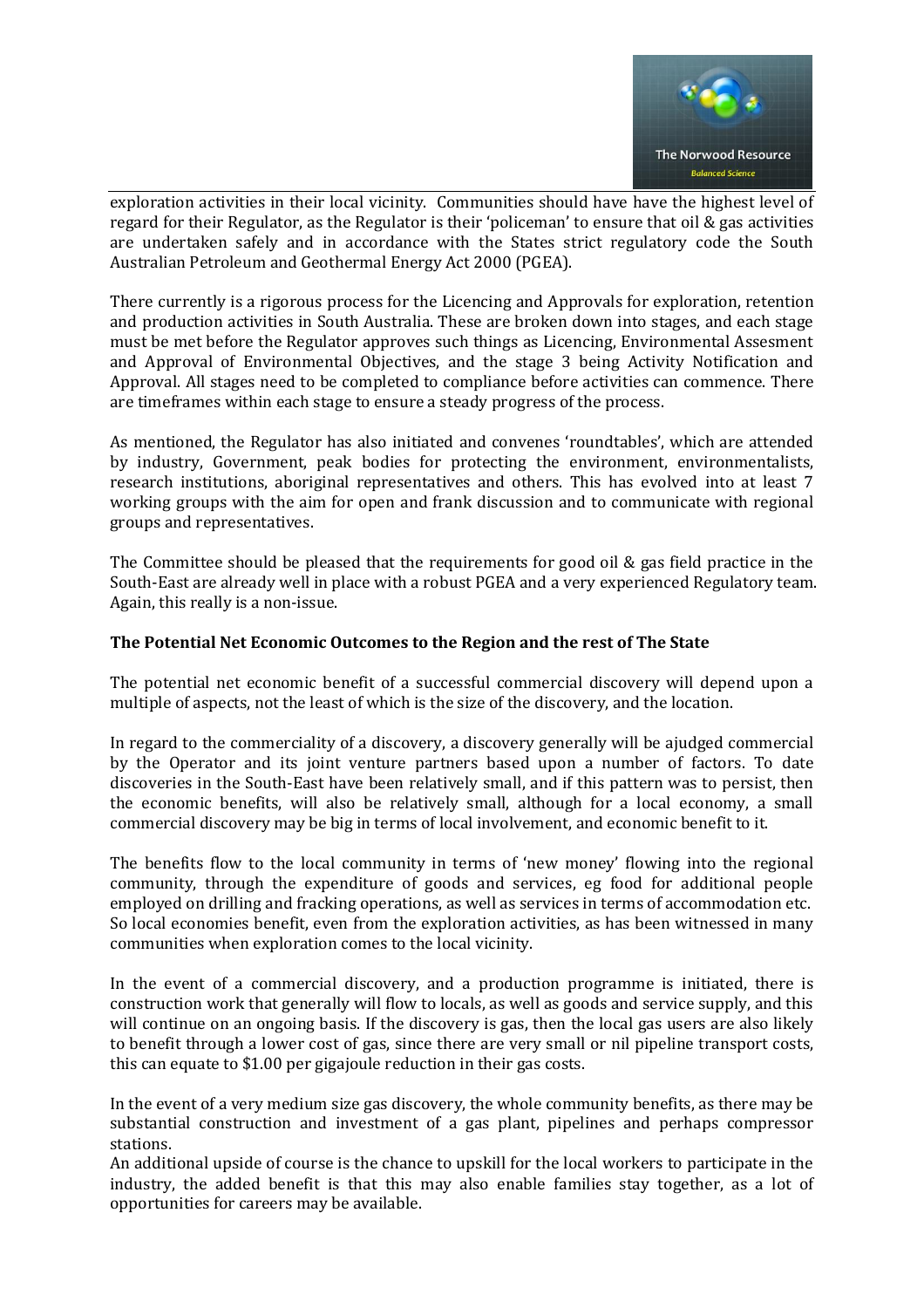

In the event of a very large discovery, the potential benefits could be enormous, not only to the South-East, but the State as a whole. We have seen this in recent times with the advent of the construction of three LNG plants in Gladstone, Queensland. The investment in these plants is in the order of \$80 billion dollars, and this has added to regional economies, creating issues of accommodation etc, but the economic benefits to affected communities have been enormous. The flow on of this sort of expenditure to the State in terms of investment for support industries has been sufficient to materially lift Queensland's GDP.

On a longer term basis, the royalties flowing to the State will benefit all, since there is less pressure to raise money from other sources, such as State taxes and fees, and allows an added bonus for the State to invest in infrastructure and services for the benefit of the community.

Potentially, the economic and flow on benefits could be as big as the benefits derived from the Cooper Basin, or more.

#### **In Summary**

- **Fracking is not new in South Australia, with 40 years of experience in the Cooper Basin where the local beef producers are producing certified organic beef.**
- **Over 2 million wells have been fracked over the last 60 years or so, most in North America, which is the most litigious area in the world. There have not been any substantiation of activist claims as to widespread environmental damage.**
- **The impact on the land use is negligible when compared to non fracked oil & gas wells.**
- **The impact upon the land use is small compared to agriculture,, and is certainly not competing with agriculture for land use.**
- **Over 120 wells have already been drilled in the South-East and a gas production plant (Katnook) constructed, established and has operated in the South-East over the last 20 years, without a murmur of any of these issues..**
- **SA probably has one of the most rigorous Regultory in Australia through the PGEA which has benefitted from over 50 years of oil & gas exploration and production activity in the State.**
- **The PGEA is ably managed by a Regulator team which is probably the standout in Australia with deep experience, knowledge and initiative in bringing groups together.**
- **The potential economic benefits depend upon the size of the discovery/s, if small commercial discoveries are the norm for the area, the benefits will mostly be localised, however, large discoveries are likely to benefit the State in much the same way the Cooper Basin has over the last 40 years.**

It is probably worthwhile also adding a reference to the UK experience with its rigorous inquiry into fracking by the Royal Society and the Royal Academy of Engineering specifically to do a report on hydraulic fracturing and shale gas. Professor Sir Mark Walport UK Chief Scientist gave a speech predominantly focussed on Risk and Innovation in Germany in September 2014. In reference to fracking he stated

"There are really 3 science and engineering concerns about hydraulic fracturing (fracking). The first of these is: will it cause earth tremors? The second is: will you get contamination of the water table? And the third is: will there be fugitive release of the methane gas? (In other words if you leak all the gas then you lose the advantage of it as a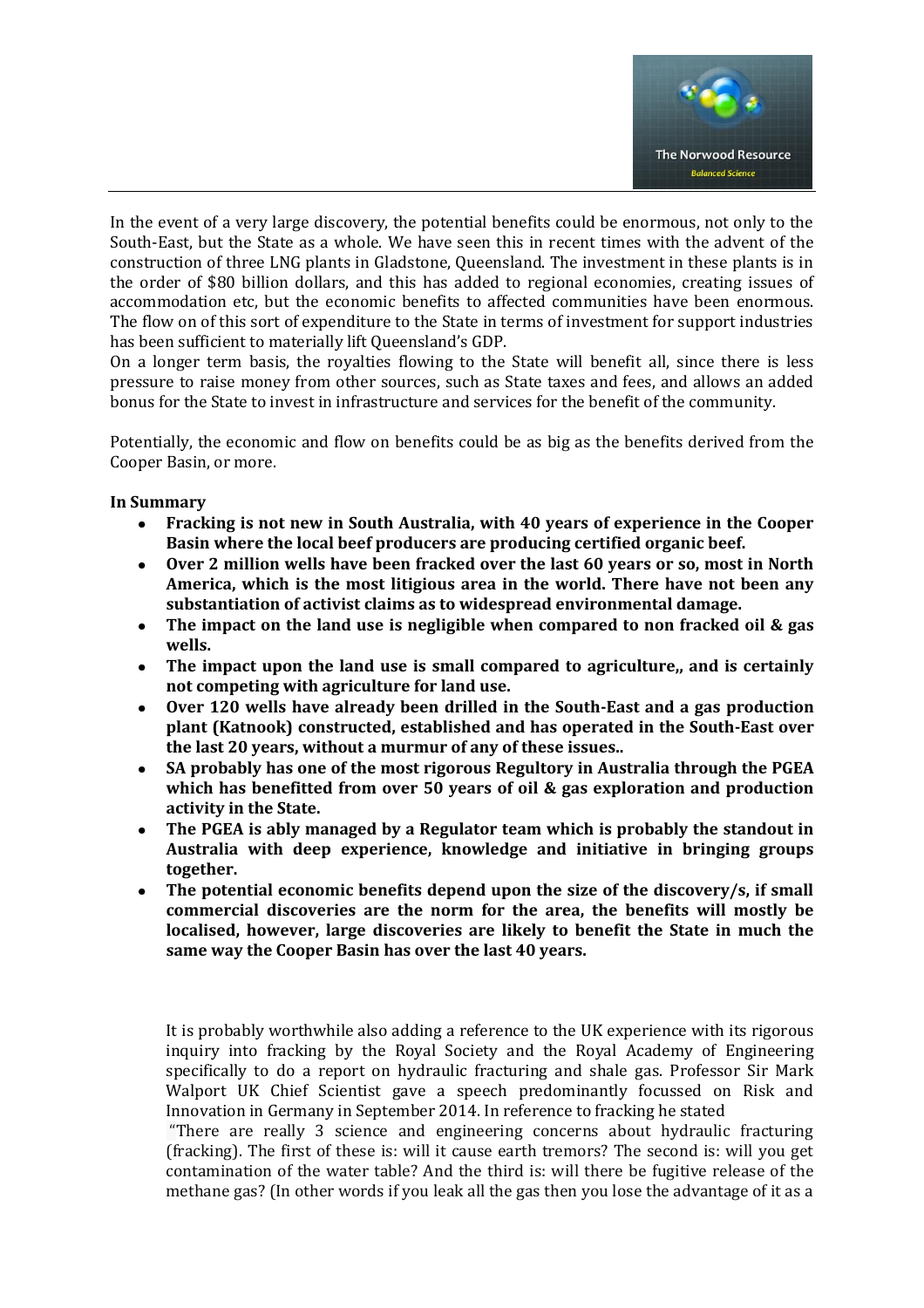

fossil fuel). And what the science and the engineering tells you is that this is a drilling technology and no drilling technology is completely risk-free. **But if it is done well, if it is engineered well, if it is governed well, then it is as safe as any other form of drilling**, recognising that there is no 'free lunch', there is nothing that is completely riskfree." He went on to note

"Those are the engineering concerns, and that's what the Royal Academy of Engineers' report said and actually multiple other reports have all essentially said the same thing. But the public or publics who are protesting, at least in some parts of the world, about fracking are coming at in from a different angle. They're coming at it from the values angle and from the 'my pain, your gain' angle. And so there's a group that dislike fracking because they dislike fossil fuels, there's another group that dislike fracking because they actually just don't like big companies, and then there's a third group who just don't want the inconvenience of having something industrial happening in their back yard." The referenced speech can be found here http://bit.ly/1CVyur7

In line with the UK Inquiry and the recommended outcomes, the UK Infrastructure Bill 2014-15, which among other things will permit fracking below 300 meters has passed the house of Lords, and has only to go through a round of proposed amendments prior to been forwarded for Royal Assent, which likely to occur this month.

In relation to the criteria specified by Professor Sir Mark Walport UK Chief Scientist, (highlighted above) and apply it to the fracking wells in the South-East;

- Is it engineered well? the response has to be **Yes**, since the Operators are very  $\bullet$ well experienced and the current Regulator does not issue licences to poor operators. The Regulator applies a rigorous process for Licencing and Approvals for exploration (including Environmental Assesment and Approval of Environmental Objectives), retention and production activities. The Regulator also applies a Risk assessment to achieve a risk level to conform with As Low As Reasonably Practicable (ALARP).
- Is it governed well? the response has to be a resounding **Yes** for SA. The  $\bullet$  . Regulatory regime in SA is robust through the PEGA Legislation, which to date some 700 wells have been fracked without incident.
- Will it be done well? the response again is **Yes**, as the Operators which 'pass  $\bullet$ muster' within SA must get a licence and as stated above the SA Regulator is experienced and knowledgeable in fracking, having already overseen 700 fracks in the State. Further, the Operators operating in the South-East to date have been very experienced and to date, have carried out their operations diligently and comply with the PGEA.

# **Based upon the foregoing, on balance, drilling and fracking in the South-East of SA is as safe as any other form of drilling**.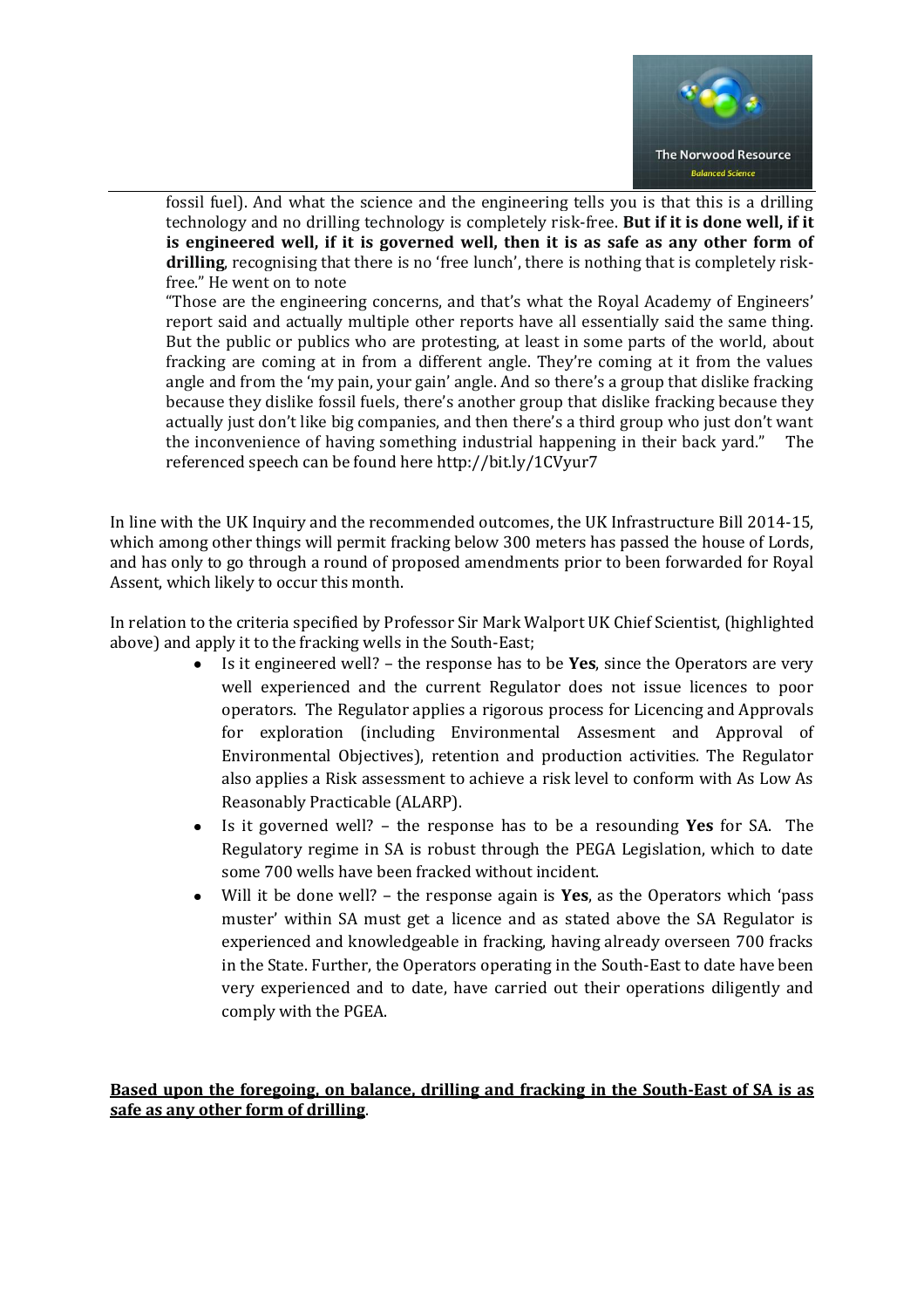

**TNR requests that The Committee rely upon the facts and the science and allow common sense to prevail in its deliberations to approve that drilling and fracking in the South-East is as safe as any other drilling operation, of which 120 wells have been drilled to date.**

**Further, given that there is an excellent history of over 700 wells which have been fracked in the North of the State, there is no requirement to recommend any further levels of approvals, compliance or regulatory requirements, as the tools are already in place, and have been proven to work well**

Yours sincerely

B. Gladonc.

Bruce Holland Secretary The Norwood Resource

Mobile 0417 357 508